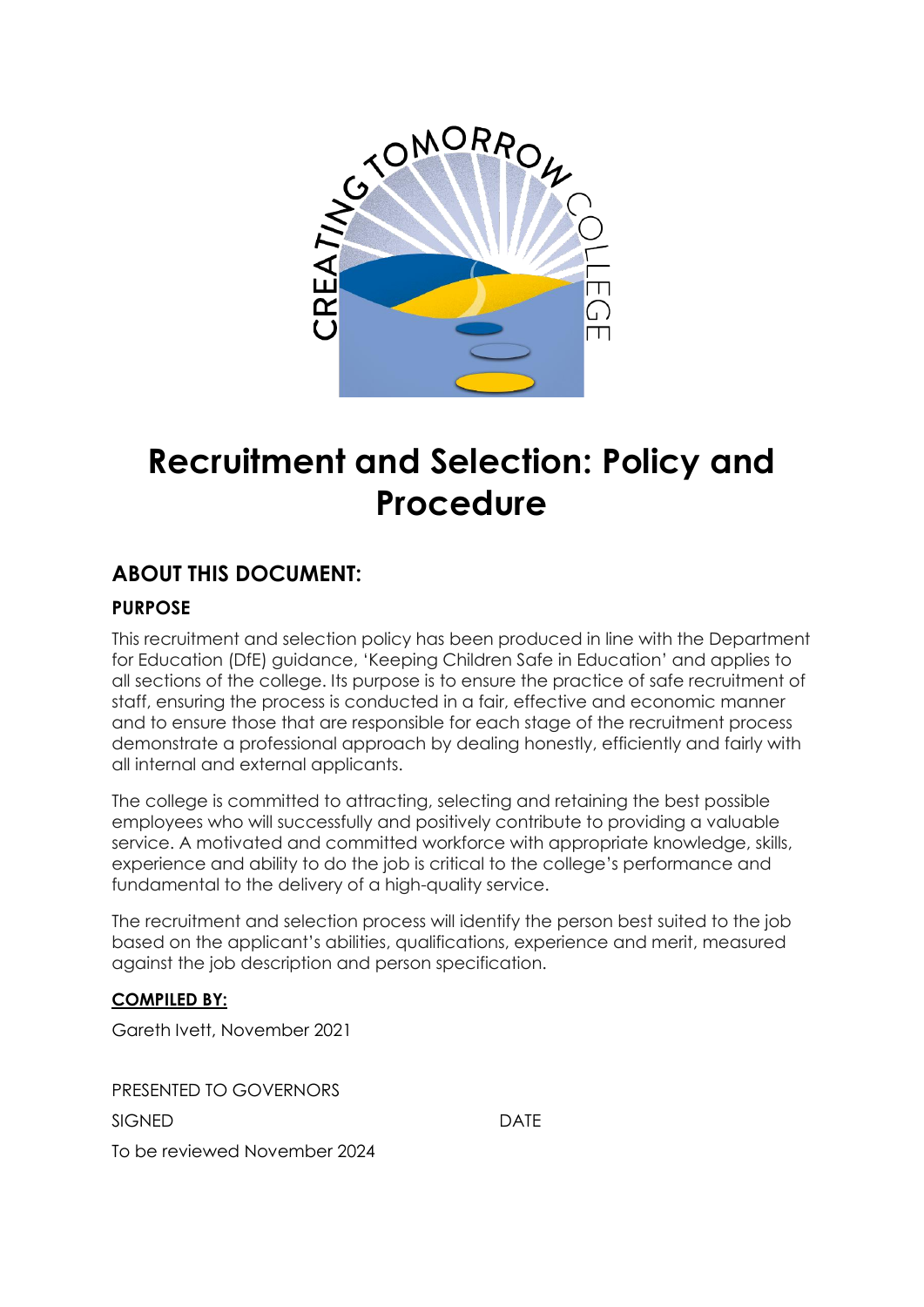## **1. Equal opportunities**

The college is committed to providing the quality of opportunity for all and ensuring that all stages of recruitment and selection are fair. Shortlisting, interviewing and selection will always be carried out without regard to gender, gender reassignment, sexual orientation, marital or civil partnership status, colour, race, nationality, ethnic or national origins, religion or belief, age, pregnancy or maternity leave or trade union membership.

Any candidate with a disability will not be excluded unless the candidate is unable to perform a duty that is intrinsic to the role, having taken into account reasonable adjustments. Reasonable adjustments to the recruitment process will be made to ensure that no applicant is disadvantaged because of his/her disability.

## **2. Roles and responsibilities**

It is the responsibility of the governing body to ensure the college has effective policies and procedures in place for recruitment of all staff, contractors, volunteers and agency workers in accordance with legal requirements and guidance and monitor compliance.

It is the responsibility of the College Strategic Lead, Director of College and others involved in recruitment to ensure that the college operates safer recruitment procedures and makes sure all appropriate checks are carried out on all staff, contractors who work at the college, agency workers and volunteers before the work or volunteering commences. Responsibilities also include monitoring contractors' and agencies' compliance with this document and promoting the welfare of children and young people at every stage of the procedure.

All line managers should be aware that satisfactory enhanced DBS disclosures must be received for all new staff. The College Strategic Lead or Director of College may authorise a new member of staff to start work prior to receipt of a satisfactory DBS disclosure providing that:

- the enhanced DBS disclosure has been applied for before the start date
- a satisfactory separate barred list check has been completed
- all other checks (including references) have been completed
- and a written risk assessment has been conducted, with satisfactory measures put in place to supervise the new member of staff. This risk assessment must be reviewed fortnightly until the satisfactory DBS disclosure is received.

## **3. Advertising and the initial process of recruiting**

#### **Advertising**

The following procedures and practices are in place to ensure the safe recruitment of staff and to ensure equality of opportunity.

The college will generally advertise vacant posts to encourage as wide a field of applicants as possible. Normally this entails internal and external advertisement in relevant publications or websites, including the college's own website. Any advertisement will include a clear statement of the college's commitment to safeguarding and promoting the welfare of children.

#### **Job description**

The job description outlines the general nature of the post including the main duties and responsibilities and it will identify the line manager for the post. It also incorporates the person specification (qualifications, attributes and skills required) and it is these criteria that are used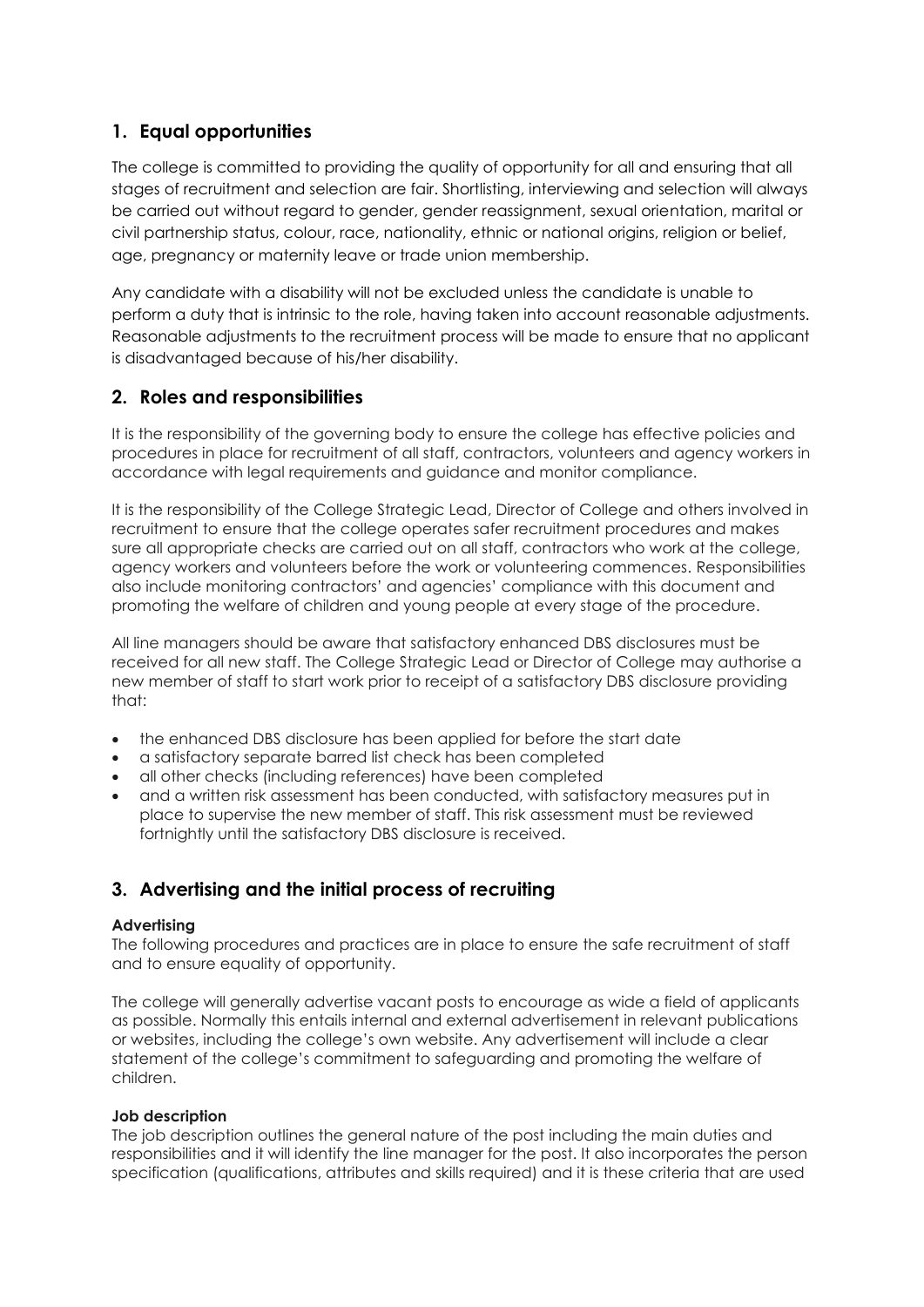as short-listing criteria by those scrutinising the applications. Other information included is a description of the college and/or department, background information to the post, further details such as closing date, salary etc.

#### **Application pack**

Prospective applicants are supplied with:

- acknowledging covering email or letter which explains the recruitment process
- college application form
- job description.

The college uses its own college application form. All applicants for employment are required to complete this form before their application can be considered. This form contains questions about their academic achievements and full employment history. All applicants are required to account for any gaps or discrepancies in employment history and provide reasons for moving between posts. CVs without an application form will not be accepted.

The application form includes the applicant's declaration regarding convictions and working with children and will make it clear that the post is exempt from the provisions of the Rehabilitation of Offenders Act 1974.

All applicants will be made aware that providing false information is an offence and could result in the application being rejected or summary dismissal if the applicant has been selected and possible referral to the police and other professional regulatory bodies.

The application form should be accompanied by a covering letter, when requested, outlining the applicant's suitability for the role.

## **4. Received applications and short-listing**

#### **Handling applications**

- Applications submitted online will receive an automated acknowledgement email from the HR team.
- All applications should be initially scrutinised by a member of staff who has completed safer recruitment training. Any applicant who has not completed the college's application form in full will be asked to do so if they wish to have their application considered further.
- On occasions the college will allow visits from prospective applicants prior to short-listing or interview. In some instances, all candidates may be offered the opportunity to visit as part of the short-listing process.
- All those involved in the short-listing process have a responsibility to scrutinise the application forms and letters of application carefully. In addition to judging the application against the criteria for the post, anyone noticing an anomaly should make a written note to that effect.
- The HR team will be responsible for collating a list of all applications as they arrive.
- The HR team will have specific responsibility for ensuring that a thorough scrutiny of the application has taken place, as per safer recruitment guidelines, prior to the interview. This should include a month-by-month record of employment since leaving college to the present date. Any gaps should be noted and followed up either immediately before or at interview. This scrutiny will form part of the specific questions regarding safeguarding during the formal interview process.

#### **References**

References of applicants who meet the short-listing criteria will be taken up, where possible, before interview. Referees are sent the following: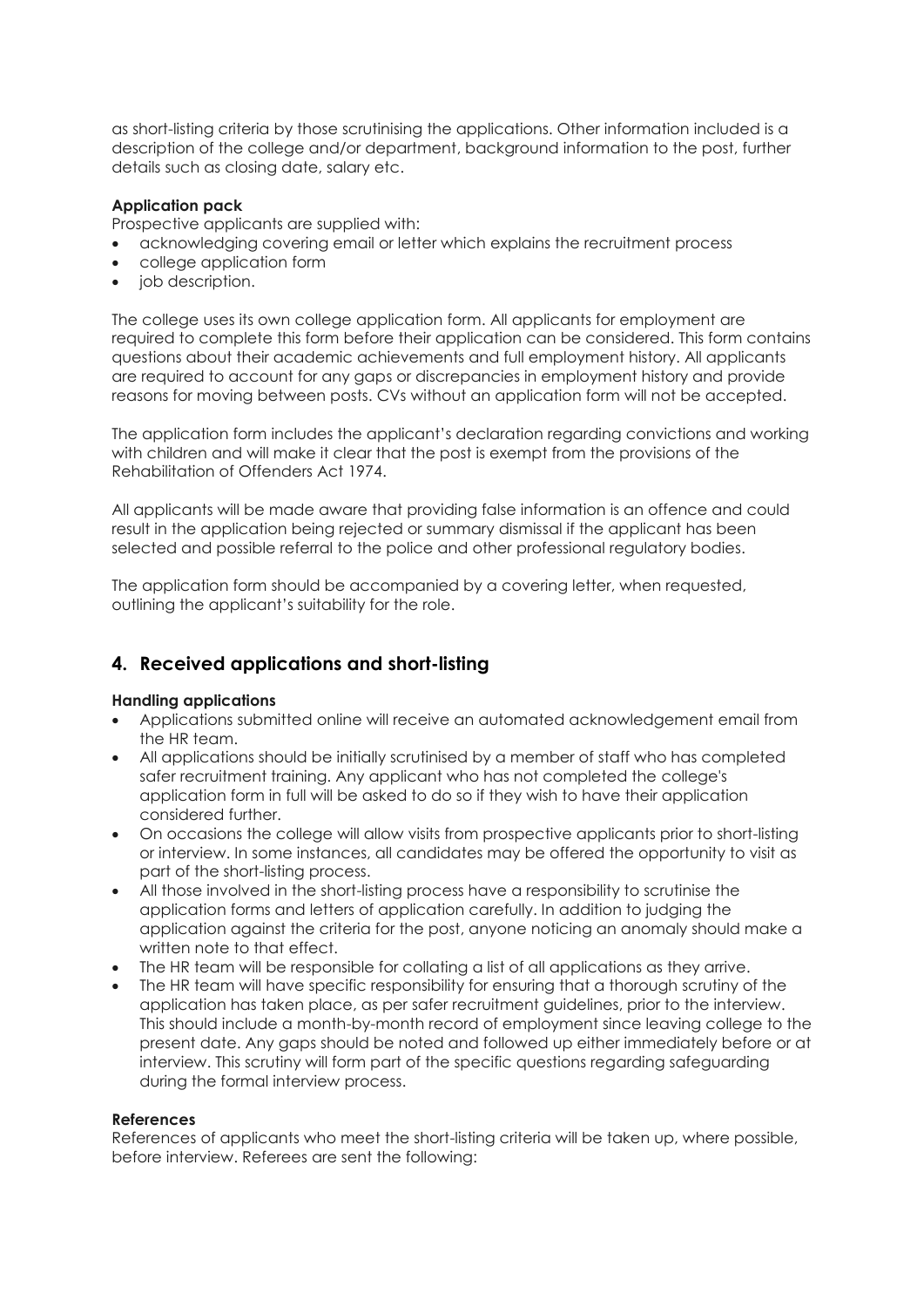- standard letter via email
- a copy of the job description
- college standard reference template, which should be completed in addition to any written reference provided.

Referees must include the most recent employer as well as the most recent employer who has known the candidate working with children if relevant. Open references or references that are solely character references from close family members or friends are not acceptable.

Where a reference appears inadequate or incomplete, invites further contact, or contains conflicting information, contact should be made by a designated member of staff by telephone, to probe further.

The referee's copy of the job description should not include the salary details where a precise figure or hourly rate is included (which is often the case in teaching support posts).

#### **Shortlisting**

Following the closing date, a panel will independently scrutinise applications further using a selection matrix when necessary (a simple format, cross-referencing candidates against the criteria in the job description and the person specification).

In addition to judging the application form against the criteria for the post, anyone noticing an anomaly in the information provided will make a written note to that effect to be followed up at interview if applicable.

The final shortlist will be drawn up by the panel at a short-listing meeting. In the case of a teaching vacancy this meeting will normally be chaired by the College Strategic Lead, Director of College or the line manager of the relevant team. In the case of support staff, it will be the relevant team leader or member of the Leadership Team.

The short-listing meeting normally takes place within five days of the closing deadline. All those involved in the interview process should attend this meeting. Those unable to do so should send written recommendations to this meeting on the selection matrix.

## **5. Interview process**

All short-listed candidates are contacted by telephone or email to invite them to attend an interview and to ensure their availability. This will be completed by the HR team.

#### **Interview pack**

The interview pack should contain:

- the interview programme of the day, including lesson background information sheet for teaching positions and a test maybe required related to role for any support staff
- interview email or letter, detailing identification paperwork required, qualification certificates that should be provided on the day of interview.

Tour guides are usually senior students who study the relevant subject or may be a member of staff.

Teaching a lesson is an essential aspect of the process for making a teaching appointment. Information will be supplied to the teaching candidate ahead of the interview day providing the context and content of the lesson to be taught. Candidates are given the opportunity to ask any questions they may have about this aspect of the interview process.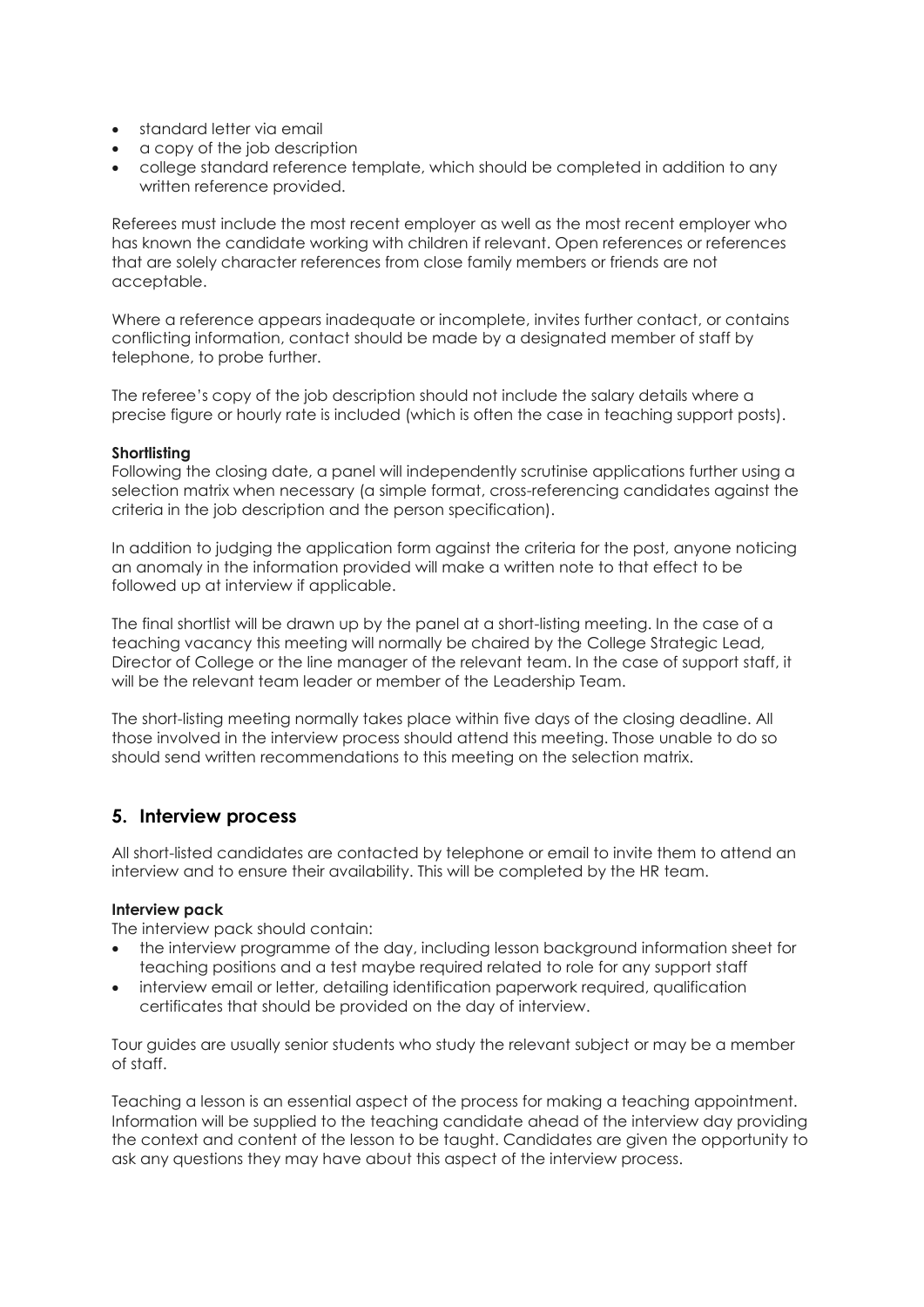The college does not generally offer telephone interviews, although virtual interviews via zoom or similar may be appropriate in exceptional circumstances (for example if the applicant is abroad or due to the impact of local restrictions).

#### **Interview programme**

The interview process will explore the applicant's ability to carry out the job description and meet the person specification.

The programme normally includes:

- tour of the department or area that the individual is going to work within
- lesson (for teaching posts, usually observed by a head of department or team leader)
- a test relevant to post (for admin staff)
- coffee and/or lunch with staff members of the department/associated departments.

Each interview process must include at least one person who has successfully undergone Safer Recruitment training (e.g. the Chair of Governors, the College Strategic Lead or Director of College)

Core questions to be asked of all candidates will be agreed by all interviewers prior to interview, as well as any specific questions relating to an individual's application.

#### **During the interview**

Candidates will always be required to:

- explain satisfactorily any gaps in employment or significant periods of time working or living abroad
- explain satisfactorily any anomalies or discrepancies in the information available to the interviewers
- declare any information that is likely to appear on an enhanced disclosure
- demonstrate their capacity to safeguard and protect the welfare of children and young people.

Notes are taken of responses and of any questions asked by the interviewee.

During the interview process relevant qualifications etc. will be scrutinised and checked by the HR Administrator. Copies taken will be dated and initialled to show that originals have been seen.

Any information regarding past disciplinary action or allegations, cautions or convictions will be discussed and considered in the circumstances of the individual case during the interview process.

#### **Interview expenses**

Where relevant reasonable travel expenses for travel by car or by second class train are paid to applicants. Candidates provided with expense claim forms to complete should return them (with receipts) to the finance team for payment. All candidates are asked to detail the position that they had applied for accounting purposes.

## **6. Candidate selection**

#### **Final selection meeting**

This is held as soon as possible after the interview candidates have departed. This meeting involves all those involved in the selection/interview process. A record of decision making to appoint an individual ahead of others must be noted, to ensure that there is a record to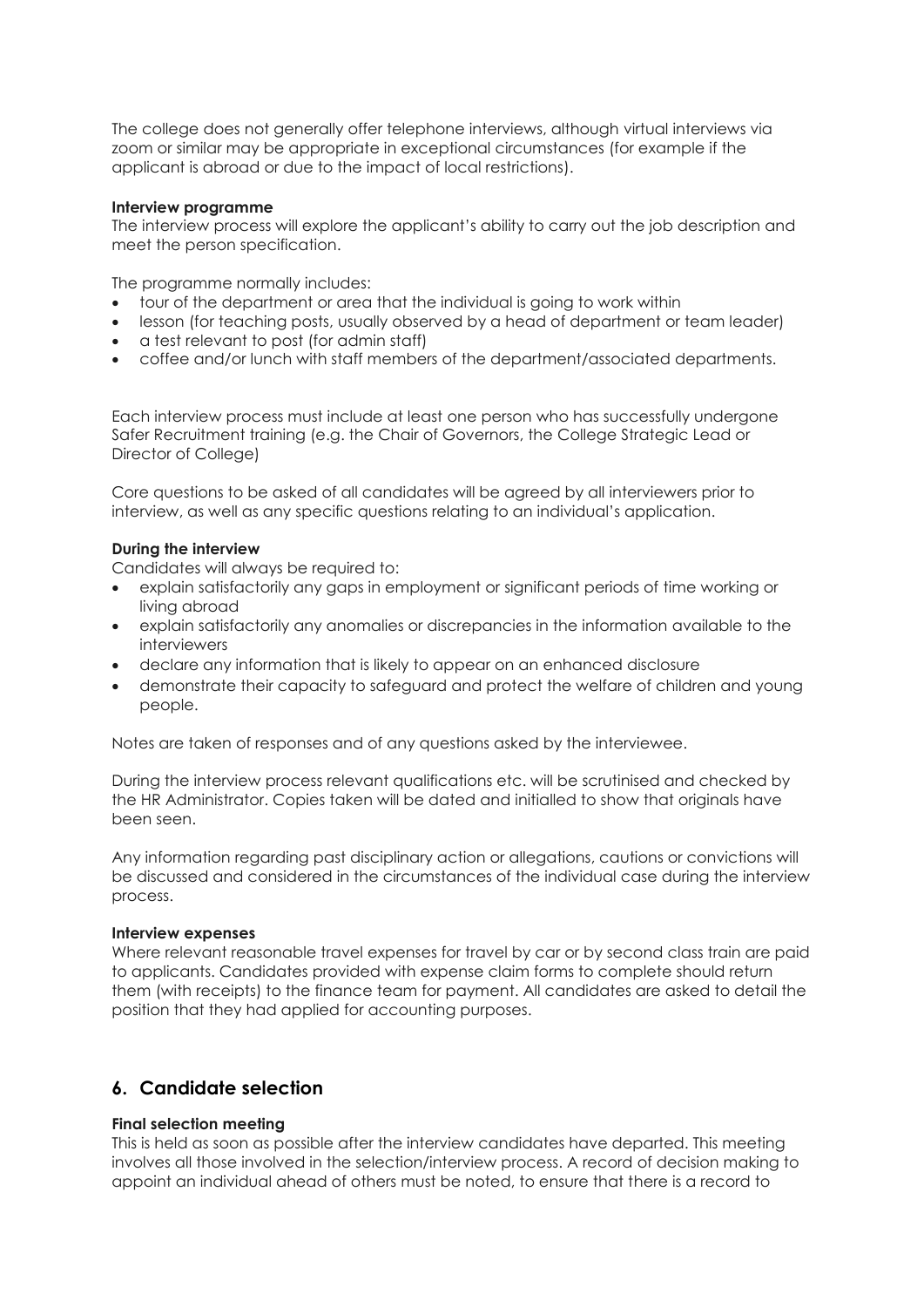provide clear honest feedback to the unsuccessful candidate/s if required.

Interviewers bring any notes they have made with them (including lesson observations if applicable); these are collected and put with the application file at the end of the process. All notes are stored for a minimum of 6 months. Notes regarding the successful candidate are transferred to their personnel file.

#### **Contacting referees by telephone**

If there are any queries around information provided on a reference a verbal contact must be gained from the referee, ensuring that we are speaking directly with the referee, question the areas on the reference that require further clarification and evaluate the response.

Accurate notes of the telephone call should be made (the written references should be annotated, dated and initialled).

#### **Communicating the outcome**

The College Strategic Lead or Director of College telephones the successful candidate ASAP.

If verbal acceptance is received, the letter of appointment together with the contract of employment is drafted by the HR department. The College Strategic Lead or Director of College approves and signs the letter.

The verbal and written email offers must state that it is a provisional offer, subject to the receipt of two satisfactory references (if both references not received prior to interview), and checks including a DBS enhanced disclosure, verification of identity, proof of right to work in the UK, original copies of any qualifications having been seen and confirmation of medical fitness for the post. When the written acceptance letter is received, regrets to non-shortlisted applicants will be sent by the HR department.

If the successful candidate declines the offer of the post, the selection committee reconvenes.

Unsuccessful shortlisted candidates are generally not contacted, and this is stated at the time of application.

## **7. New employee administration and induction**

A personal HR file checklist will be used to track and audit paperwork obtained in accordance with Safer Recruitment guidelines. This checklist will be retained on personal files.

#### **Pre-employment vetting checks and commencing employment**

A new appointee should not commence employment until all criteria have been met. The process of checking qualifications, verifying identity and prohibitions, suitability of a newly appointed member of staff must be logged carefully on the Single Central Register. Vetting checks will be determined by whether an individual will be involved in regulated activity.

All teachers and managers will be checked for the following:

- those that have been prohibited from teaching
- those that have failed to successfully complete their induction or probation period
- those that may be the subject of a suspension or conditional order imposed by the General Teaching Council for England (prior to abolition) that is still current.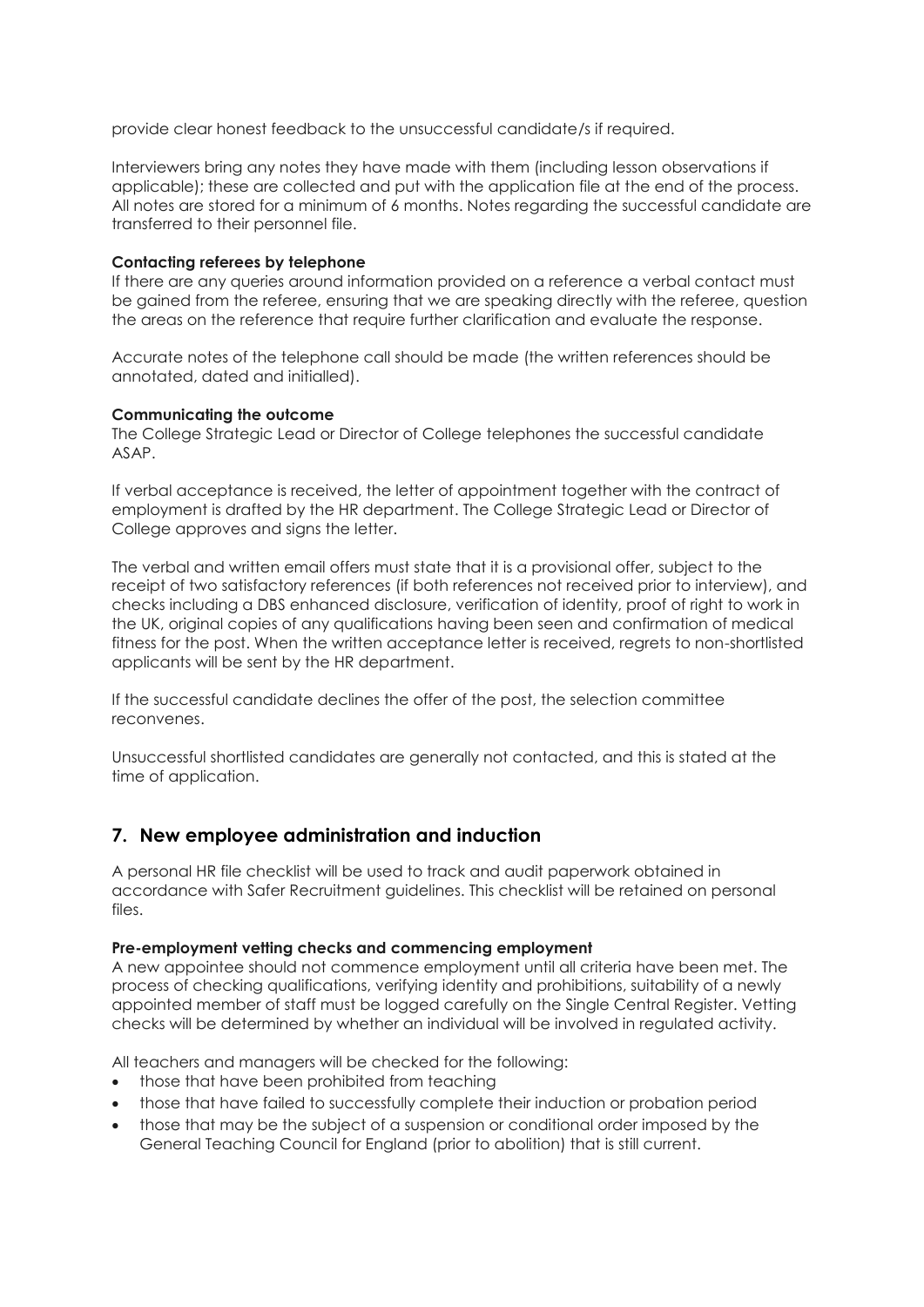#### **The single central record**

In addition to the various staff records kept in college and on individual personnel files, a single central record of recruitment and vetting checks is kept in accordance with DfE requirements. This is kept up-to-date by the HR team.

The single central record contains details of the following:

- all employees who are employed to work at the college
- all employees who are employed as supply staff to the college whether employed directly or through an agency
- all others who have been chosen by the college to have regular contact with children. This will cover volunteers, governors, peripatetic staff and people brought into the college to provide additional teaching or instruction for students but who are not staff members e.g. sports coaches etc.

#### **Vetting checks**

#### **Identity checks and right to work**

All applicants invited to attend an interview at the college will be required to bring their identification documentation such as: passport; birth certificate, driving licence etc. with them as proof of identity/eligibility to work in the UK in accordance with those set out in the Immigration, Asylum and Nationality Act 2006 and the DBS Code of Practice Regulations. Copies of these original documents should be taken, dated and signed to verify that the originals have been seen and these should be retained on personnel files.

All employees of the college are in regulated activity and therefore the Enhanced DBS Disclosure, including barred list check will be required.

If the candidate does not have a DBS in place at their current employment that can be used (three-month rule), the HR Administrator should write directly to the successful candidate regarding arrangements for an enhanced disclosure application from the Disclosure and Barring Service. This is before any start date, and as soon as practicable after an appointment, but no earlier than three months before employment commences.

It is the college's policy to re-check employee's DBS certificates for any employee that takes leave for more than three months (e.g. career breaks etc.) must be re-checked before they return to work. Parallel entries of subsequent DBS checks will be recorded on the Single Central Register.

Members of staff at the college should be made aware of their obligation to inform the College Strategic Lead or Director of College or HR Administrator of any cautions or convictions that arise between these checks taking place.

#### **Barred list**

A separate barred list check must be undertaken if an enhanced disclosure is not received in advance of a member of staff starting work in regulatory activity or where a 'portable' disclosure is used. It is illegal for colleges to employ anyone who is on the barred list.

#### **Medical fitness**

There are certain questions the college may ask at an interview stage to determine whether applicants can undertake a function which is intrinsic to the job.

Anyone appointed to a post involving regular contact with children must possess the appropriate level of physical and mental fitness before any appointment offer is confirmed. All successful applicants are requested to complete a confidential medical questionnaire and where appropriate a doctor's medical report may be required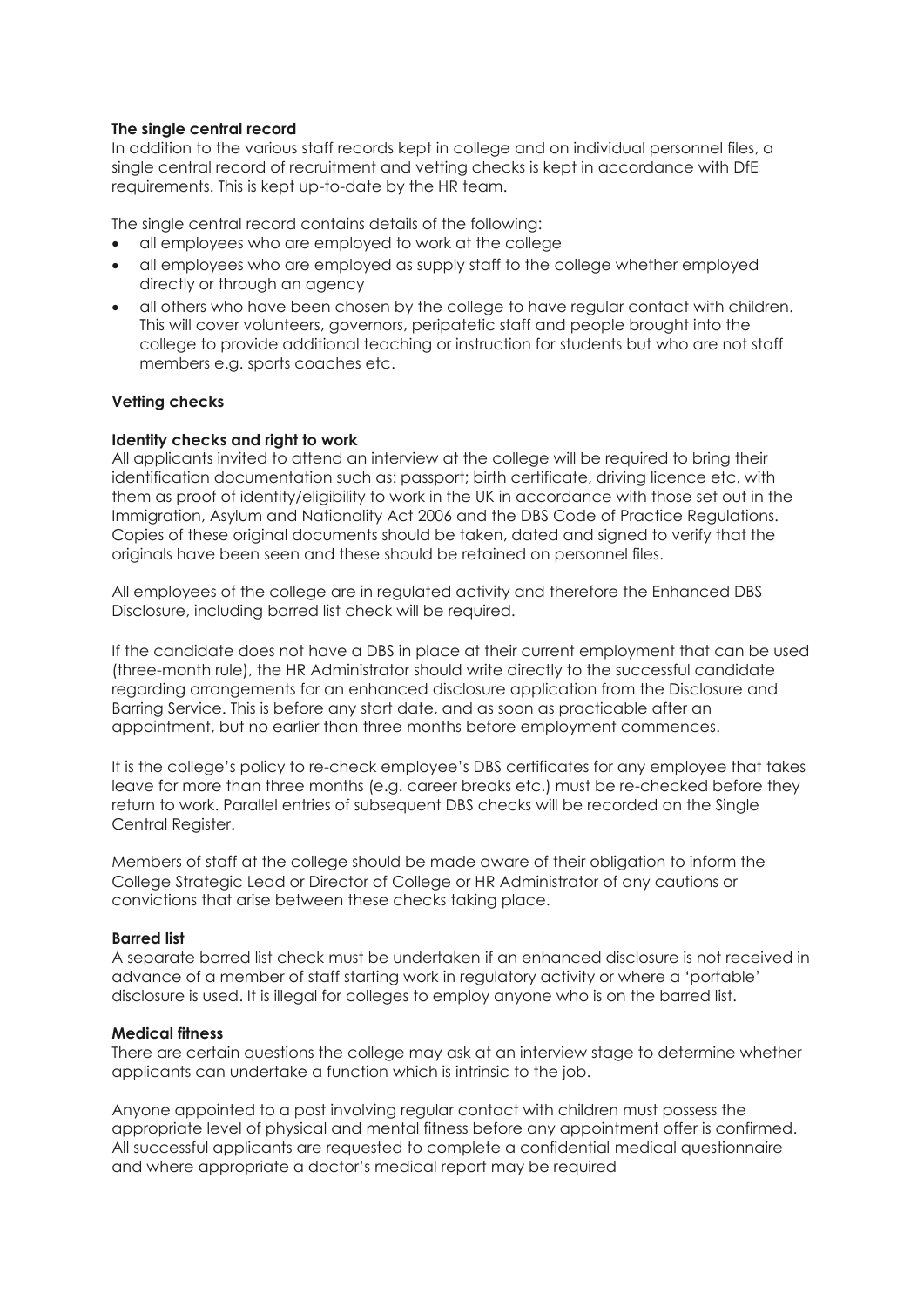#### **Qualifications**

If necessary, new employees will be asked to bring in original documents or certificates of relevant registration, training or qualifications so that copies can be lodged on their personnel file.

#### **Disqualification**

Under the Childcare Act 2006 and the Childcare (Disqualification) Regulations 2009 staff can be disqualified, including by association, from working in or being concerned in the management of childcare. Any employee likely to fall into this category completes a declaration form and is asked to keep the College informed of any changes in their personal circumstances. Annual written reminders of this requirement are sent.

#### **Additional checks on those who have lived abroad**

The application for an enhanced DBS check may be submitted whilst an applicant is overseas so long as identity documents have been checked from a reliable source. If the applicant has lived abroad for more than three months in the last five years they will be required to provide the college with evidence, such as an official certificate of good conduct, or police or criminal record check from their country of origin. Extra references may also be required.

#### **Rehabilitation of offenders disclosure**

The college is exempt from the Rehabilitation of Offenders Act 1974 and therefore all convictions, cautions and bind-overs, including those considered as 'spent', must be declared. If an applicant has a criminal record this will not automatically debar them from employment. Each case will be assessed fairly by reference to the college's objective assessment procedure.

Any employee who is convicted of, or cautioned for, any offence during their employment with the college must immediately notify in writing the College Strategic Lead or Director of College or HR Administrator of the offence and penalty.

#### **Induction**

All new staff new will be required to undertake induction training. This will include:

- an initial induction meeting and briefing with the HR Administrator and Trust Data **Manager**
- a number of meetings to review the induction period with a line manager, these take place at 1, 3 & 6 months and are documented.
- safeguarding training
- provision of key safeguarding policies: KCSIE; the safeguarding policy; the staff code of conduct; equal opportunities policy; and the whistleblowing policy
- a series of additional training including manual handling, an introduction to communication, an introduction to behaviour, using basic Makaton & using Communicate in Print.

#### **Record retention/data protection**

All interview notes on all applicants will be retained for a period of 6 months after which time the notes will be destroyed (i.e. shredded). The six-month retention period is in accordance with the Data Protection Act 1998 and will also allow the college to deal with any data access requests, recruitment complaints or to respond to any complaints made to an employment tribunal.

#### **Data protection**

The organisation processes information about an individual's criminal convictions in accordance with its [data protection policy](http://www.xperthr.co.uk/policies-and-documents/data-protection-policy-compliant-with-the-gdpr-/162690/) / policy on processing special categories of personal data. Data collected during recruitment is held securely and accessed by, and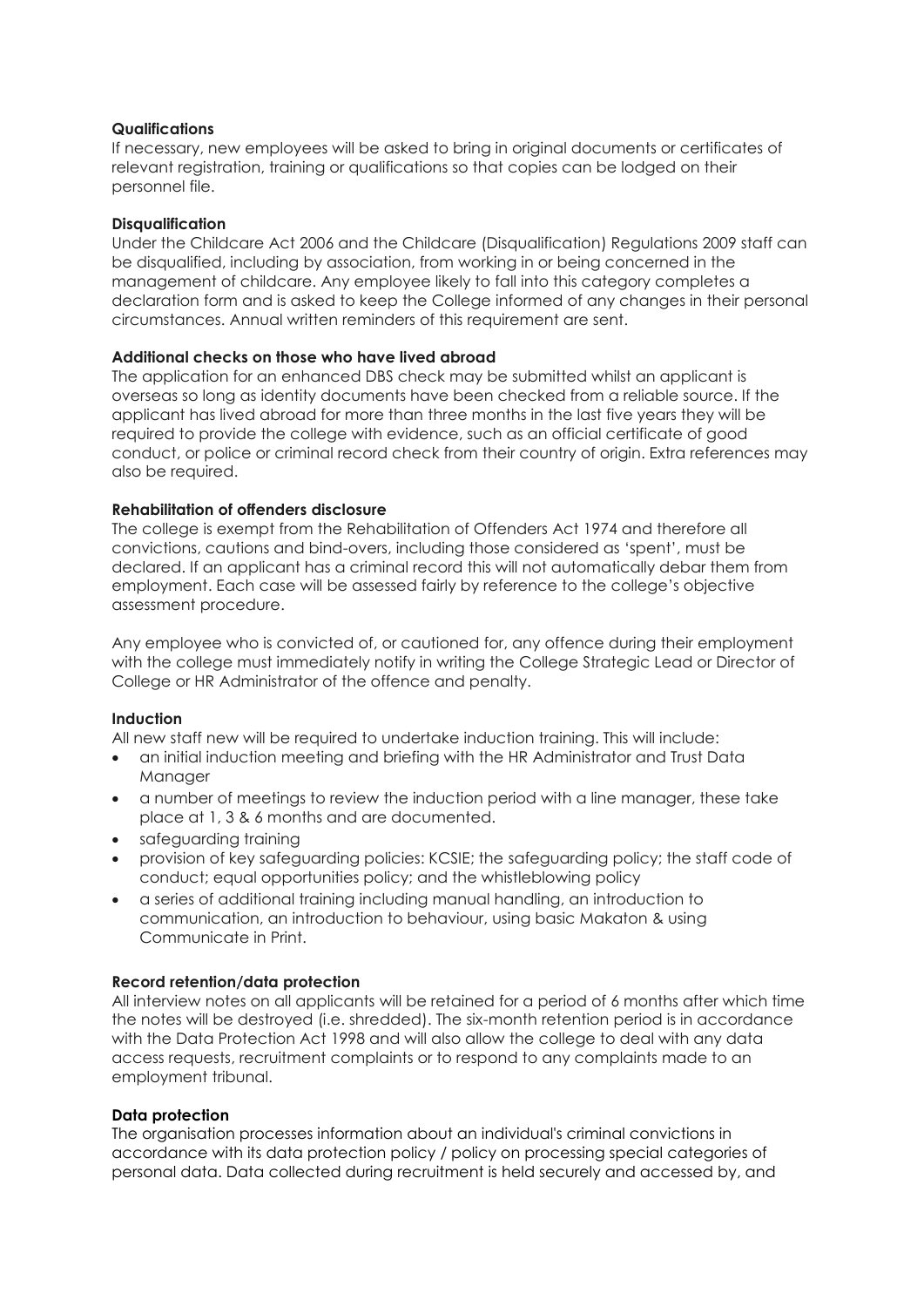disclosed to, individuals only for the purposes of completing the recruitment process. Inappropriate access or disclosure of employee data constitutes a data breach and should be reported in accordance with the organisation's data protection policy immediately. It may also constitute a disciplinary offence, which will be dealt with under this disciplinary procedure.

Once an individual is recruited, information about his/her criminal record gathered during the vetting process will not be transferred to his/her personnel file.

The organisation is also committed to going through the proper DBS channels to establish whether an individual has a criminal record. The organisation will not require job applicants or existing employees to use their subject access rights under data protection provisions to provide criminal record details.

#### **Ongoing employment**

It is recognised that safer recruitment and selection is not just about the start of employment but should be part of a larger policy framework for all staff. The college will therefore provide ongoing training and support for all staff, as identified through the annual review/appraisal procedure.

#### **Monitoring**

The HR Administrator is responsible for ensuring that this policy is monitored and evaluated throughout the college. This will be undertaken through formal audits of job vacancies and a yearly safer recruitment evaluation audit which will be presented to the headteacher to report to the governing body. The College Strategic Lead, Director of College and the HR Administrator have the responsibility for monitoring this policy and the single central register.

#### **Leaving employment**

All staff leaving employment will be invited to attend an exit interview at which time an exit questionnaire will be completed by the employee and line manager. This will be forwarded to the HR Administrator for retention monitoring purposes and be included the individual's personnel file.

#### **Use of contractors**

Contractors that are used within the colleges should comply with the colleges safeguarding and safer recruitment regulations. The identity of contractors will be checked on arrival by the head of department that they will be working in, they will also require a risk assessment. Employees of contractors who work at college on a long-term basis will be subject to the same checks as college employees.

#### **Supply staff/agency workers**

Written confirmation is requested from supply agencies that it has satisfactorily completed all relevant checks for that post, including an enhanced DBS disclosure, and confirming whether the DBS discloses any information and that it is not more than three months old (or three years old if they have been in continuous employment with that same agency).

The agency and worker must provide to the college the following documents ahead of commencement:

- supply agency letter confirming that all relevant recruitment paperwork is in place
- copy of the DBS certificate
- photographic identification.

A record of the checks for supply staff will be included in the single central register. Access to the check is only required where there is information contained in the enhanced DBS Disclosure. Any such information would be treated as confidential and a documented risk assessment conducted.